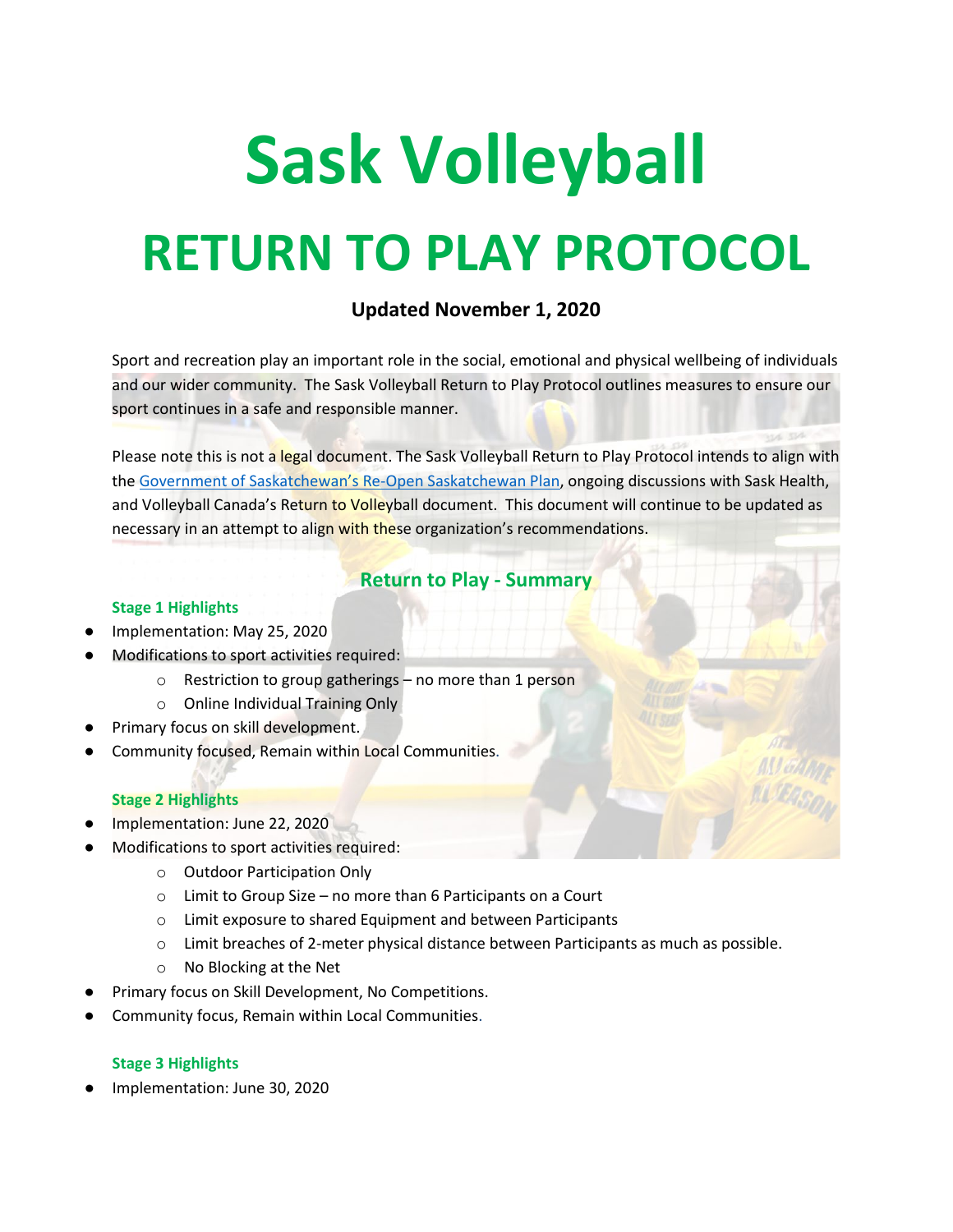- Modifications to sport activities required:
	- o Outdoor Volleyball Allowed Only
- Competition and Training allowed with no modifications, for up to 50 Participants within a "Mini-League". Any skill, like blocking at the net, or competition format is allowed within the Mini-League. Participants cannot be a part of more than one Mini-League within an approved Sask Volleyball program.
- Participation from across the province is allowed, though focus should remain within Local Communities.

## **Stage 4 Highlights**

- Implementation: July 6, 2020
- **Outdoor and Indoor Volleyball Allowed**
- Outdoor Competition and Training
	- o Competition and Training allowed with no modifications, for up to 50 Participants within a "Mini-League". Participants cannot be a part of more than one Mini-League within an
	- approved Sask Volleyball program at the same time.
- **Indoor Competition and Training** 
	- $\circ$  Competition and Training allowed with no modifications, for up to 30 Participants within a "Mini-League". Participants cannot be a part of more than one Mini-League within an approved Sask Volleyball program at the same time.
- Participation from across the province is allowed, though focus should remain within Local Communities.

## **Stage 5 Highlights**

- Implementation: October 29, 2020
- Outdoor and Indoor Volleyball Competition and Training Allowed
	- $\circ$  Competition and Training allowed with no modifications, for up to 30 Participants at a time, and up to 50 Participants within a "Mini-League".
	- o Participants may be involved in more than one Mini-League within an approved Sask Volleyball program at the same time, though members are encouraged to limit the number as much as possible.
- Club Volleyball Team Composition
	- o Athletes and Coaches must declare their home residence address on the Sask Volleyball 2020-21 Team Registration Form.
	- o Club teams must declare the address of their main training centre on the Sask Volleyball 2020-21 Team Registration Form.
	- o Coaches or Athletes who reside in one of the Major Centres listed below may not participate with a club team whose main training centre is located within a different Major Centre (i.e. Regina resident cannot play on a team from Saskatoon, etc). The following communities are designated as a Major Centres:
		- **Lloydminster**
		- Moose Jaw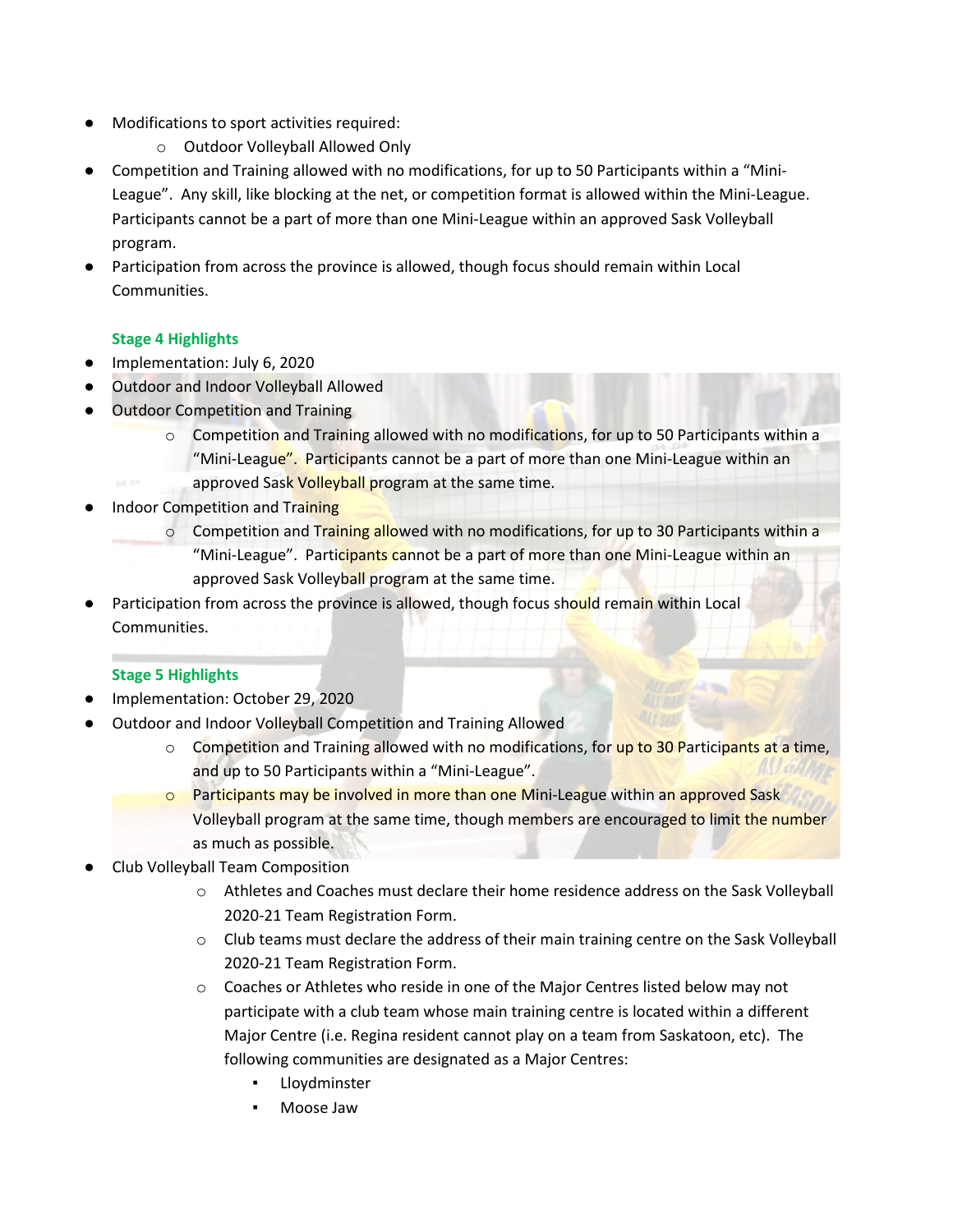- North Battleford
- Prince Albert
- **Regina**
- Saskatoon
- **Swift Current**
- Yorkton
- $\circ$  Coaches and Athletes may only participate with a club team within 150km of their home residence address, as per the closest main highway route according to Google Maps.
- o Club Teams not based in a Major Centre may populate their roster with athletes within 150m of their main training centre, including athletes from only one Major Centre.
- o Exemptions for Coaches or Athletes to participate with a club team outside of 150km of their home residence address will be taken on a case-by-case basis. No exemptions will be considered for Coaches or Athletes who reside in one of the Major Centre to participate with a club team within a different Major Centre.

o Club Teams not based in a Major Centre may only include athletes

- **Club Volleyball Competition** 
	- o TBA
- **Approved Development Programs** 
	- o Participants must follow the same guidelines as Club Volleyball Team Composition.
- **Provincial Team Guidelines** 
	- o TBA

## **Future Stages to be determined in alignment with the Re-Open Saskatchewan Plan.**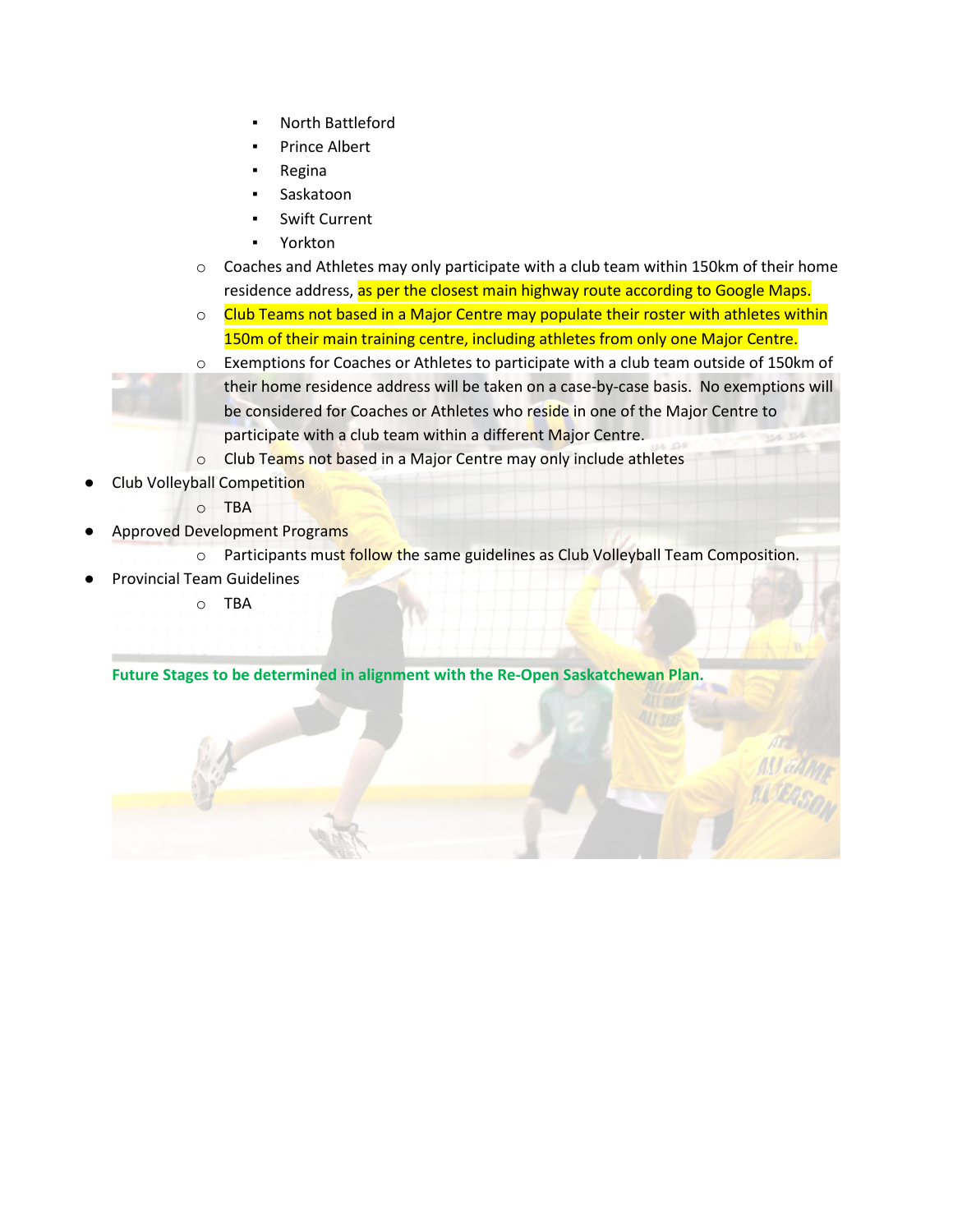# **Return to Play - Detail**

## **1. GENERAL CONSIDERATIONS**

- Participant safety is paramount.
- You must adhere to ALL public health restrictions as a minimum in your community.
- Outdoor beach and grass volleyball are deemed safer than indoor volleyball. Programs should consider only running indoor activity when outdoor activity is not possible.
- Athletes and Coaches may participate in programs within 150km of their residence. Residence of a Major Centre may not participate in a program based in another Major Centre.

Competition and Training allowed with no modifications, for up to 30 Participants at a time



and 50 Participants within a "Mini-League" outdoors or indoors, including all Athletes, Coaches, and Organizers.



# **2. HYGIENE FOR PARTICIPANTS, COACHES, AND ORGANIZERS**

COVID-19 droplet transmission is much more likely when individuals are in close contact. The likelihood of transmission between individuals participating in sport, physical activity and recreation in an indoor setting is significantly higher. Transmission is less likely in an outdoor setting, where air flow is greater and there is more space for individuals to keep physically distanced. COVID-19 can also be transmitted if someone touches a contaminated surface and then touches their face without washing their hands. The virus does not enter the body through skin; it enters through the eyes, nose or mouth when an individual touches their face. This is why regular hand hygiene and cleaning of high-touch surfaces are so important.







- Avoid touching one's face throughout volleyball activities. Sneeze or cough into one's elbow.
- Participants should consider wearing a mask and gloves during volleyball activities. If Coaches or Organizers are involved with multiple groups per session, they are strongly encouraged to wear a mask.
- Schedule breaks between sessions to ensure hand washing and sanitizing equipment.

Wash hands prior to and immediately following participation in volleyball activities.

- No sharing of personal items (i.e. water bottles, towels, hand sanitizers, sun screen, etc).
- No unnecessary physical contact.
- No Spitting, Gum, or similar.

# **3. PARTICIPANT RESPONSIBILITIES**

- Participants should know the common symptoms of COVID-19 and stay away if displaying symptoms.
- Participants must be pre-registered through an online system determined by the Organizer.
- Participants must sign a Participant Waiver with the Organizer, acknowledging the risks of contracting COVID-19.
- Participants must stay home if they have been in contact with a known or presumptive case of COVID-19 in the previous 14 days.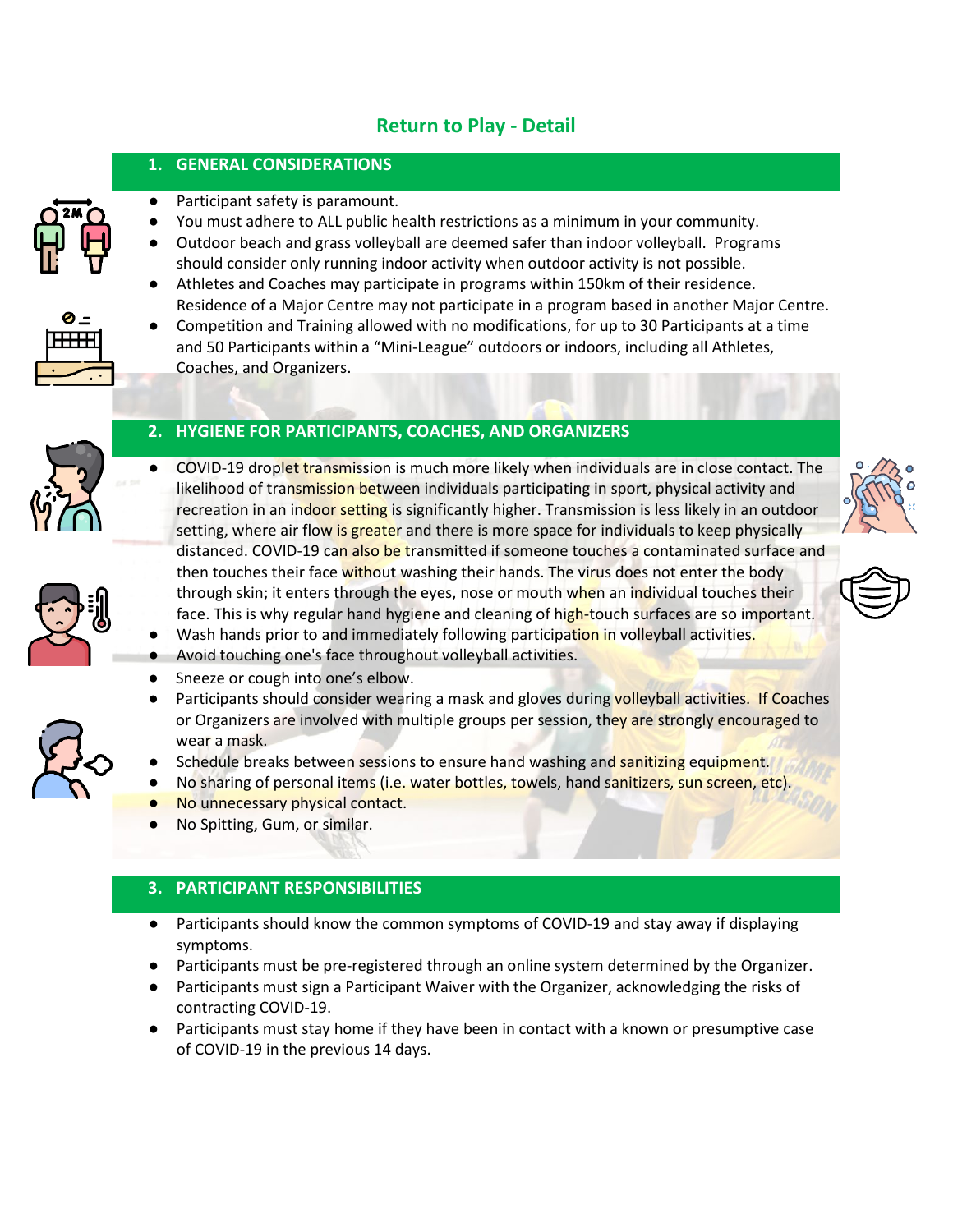- Participants who are over 65 years of age, immune-compromised, or with underlying health conditions should not participate. Those who live with high-risk individuals should consider their participation carefully.
- Should a Participant subsequently be diagnosed with COVID-19 within 14 days of participating in a volleyball activity, they should notify the organiser as soon as possible.

## **4. ORGANIZER RESPONSIBILITIES**

#### Preparation

- Organizers must be an Approved Beach Volleyball Program or an Approved Indoor Volleyball Program with Sask Volleyball, which includes registration and screening of all Coaches, and agreement to follow the Sask Volleyball Return to Play Protocol.
- All programs require online pre-registration by participants and a waiver agreement so that you minimise the physical exchange of documentation and paper in-person, and have all participant contact information on file.
- Any program may only be undertaken if it can be delivered while maintaining the parameters outlined in this document.
- Coaches and Organizers who are over 65 years, immune-compromised, or with underlying health conditions should not participate. Those who live with high-risk individuals should consider their participation carefully.
- Programs should be advertised locally only, although participation across the Province is permitted. Participants should come from the local area where they normally reside or interact with, in order to limit unnecessary travel and risk of spreading COVID-19. Notify all participants to practice physical distancing while commuting to and from the activity.
- For Outdoor or Indoor Programs, Maximum Group Size is 50 Participants within a group, including all Participants, Coaches, and Organizers.
- Participants must be divided into pre-identified groups that adhere to the maximum Group Size. Participants must stay with the same group between sessions to minimise contact. Wherever possible, place individuals from the same household into the same group.

## Daily Training Environment

- Participants, Coaches, and Organizers must stay home if they have sign or symptoms of illness, or been in contact with a known case of COVID-19 in the previous 14 days.
- Participants, Coaches, and Organizers must be screened for symptoms at the start of each session.
- If a Participants, Coach, or Organizer is showing signs of cold, flu, or COVID-19 with coughing or sneezing, they must be removed from the activity and self-isolated immediately.
- Retain detailed records for one year of all participants in each Training Sessions. Details should include full contact information, date, time, and location of volleyball activities, as well as a way to reference other Participants they were grouped with.
- Ensure the Rule of Two is followed for all Training Sessions (two adults present when alone with a minor).
- Coaches and Organizers are strongly encouraged to wear a mask and gloves during the volleyball activity.
- Coaching should be completed while ensuring physical distancing guidelines.



14 DAYS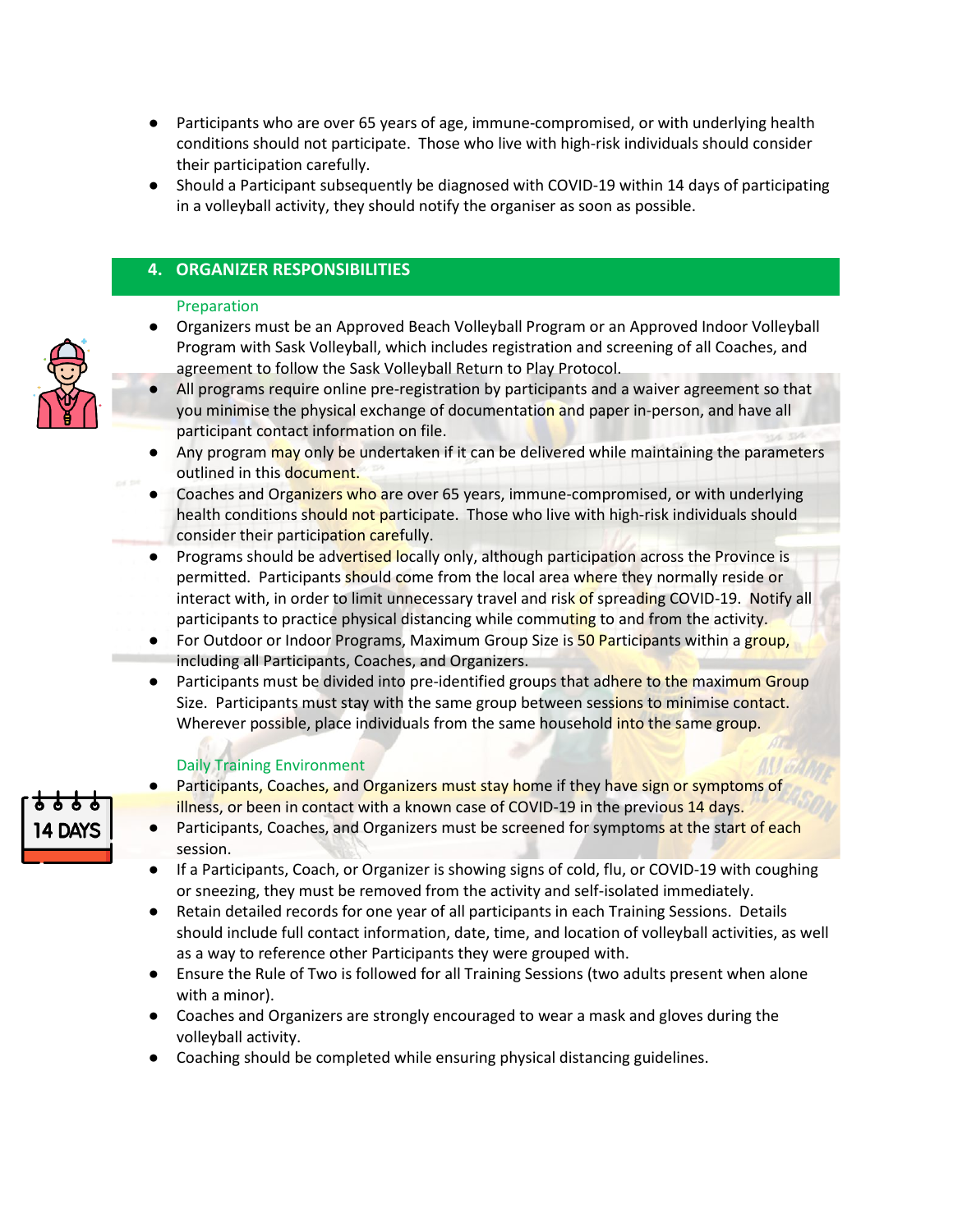- Coaches should lead and instruct without touching the ball as much as possible. If handling the ball, Coaches should use hand sanitizer and/or gloves when they move between different individuals or groups.
- Designate one or more people to be responsible for ensuring compliance with these guidelines. This should not be someone engaged in other critical duties.
- Participants may not play within more than one group per Training Session.
- Volleyballs should be assigned to each group and not shared with other groups.
- A "clean bin" should be utilized to ensure that sanitised volleyballs can be separated from those requiring cleaning.
- Modify the flow of training so that there are no congregation points.
- Refine and tweak your procedures to ensure that all guidelines are adhered to and to ensure that all participants are safe.



## Emergency Preparedness

- Ensure all Coaches and Organizers are fully educated on symptoms of COVID-19, Sask Volleyball's Return to Play Protocol, and all associated procedures to minimise risk.
- Establish protocol for Participants, Coaches, and Organizers to report and manage sickness.
- Establish protocol for handling any Participant, Coach, or Organizer in the event that they develop signs of cold, flu or COVID-19 during a volleyball activity. This should include identification of an isolation area, notification process (all families within an affected group, Organizer, and Sask Volleyball), and education of Coaches and Organizers on the procedure.
- Ensure that you have gloves, masks, hand sanitizer and cleaning materials available to Coaches and Organizers for all Training Sessions in the event that the facility does not provide.
- Notify all participants of possible exposure to COVID-19 if you become aware of any suspected or confirmed cases that attended the Training Session.

## **5. PARENT/GUARDIAN AND SPECTATORS**

- Parents/Guardians/Spectators must be limited to 1 per Participant. If present, Parents/Guardians and Spectators must abide by physical distancing guidelines and must be separated from Participant spaces.
- Where possible, Participants should be dropped off and picked up outside of the facility.
- Parents/Guardians/Spectators who have been exposed to COVID-19 within 14 days, who are displaying symptoms, who over 65 years old or who have underlying health conditions, should stay away.

## **6. RECOMMENDATION TO VOLLEYBALL FACILITIES**

- Refer to guidelines issued through the Re-Open [Saskatchewan](https://www.saskatchewan.ca/government/health-care-administration-and-provider-resources/treatment-procedures-and-guidelines/emerging-public-health-issues/2019-novel-coronavirus/re-open-saskatchewan-plan/re-open-saskatchewan) Plan pages 14-24 for more detailed processes for creating a safe work environment. Refer to pages 79-85 for guidelines for general operation.
- Conduct a full and comprehensive review of your facility, analyzing risk and exposure areas.
- Adjust scheduling of programs or activities to allow the safe arrival/departure of groups, and adequate time for cleaning of all equipment between sessions.
- Limit access points in and out of the area/facility to control numbers in the space.
- Determine what areas will be open and available to patrons and what will be closed off.